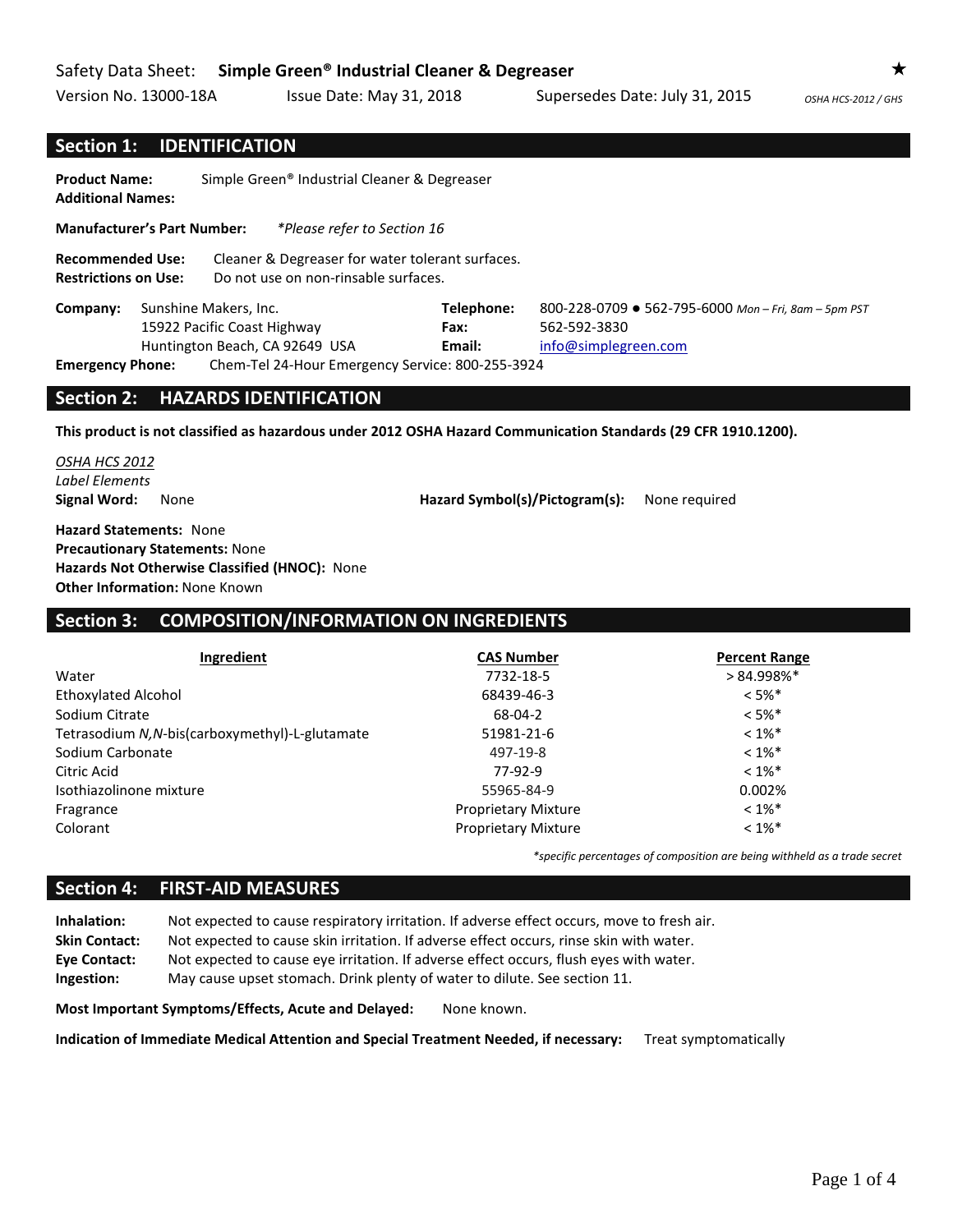Version No. 13000-18A Issue Date: May 31, 2018 Supersedes Date: July 31, 2015 *OSHA HCS-2012 / GHS* 

## **Section 5: FIRE-FIGHTING MEASURES**

**Suitable & Unsuitable Extinguishing Media:** Use Dry chemical, CO2, water spray or "alcohol" foam. Avoid high volume jet water. **Specific Hazards Arising from Chemical:** In event of fire, fire created carbon oxides may be formed. **Special Protective Actions for Fire-Fighters:** Wear positive pressure self-contained breathing apparatus; Wear full protective clothing.

*This product is non-flammable. See Section 9 for Physical Properties.*

### **Section 6: ACCIDENTAL RELEASE MEASURES**

**Personal Precautions, Protective Equipment and Emergency Procedures:** *For non-emergency and emergency personnel:* See section 8 – personal protection. Avoid eye contact. Safety goggles suggested.

**Environmental Precautions:** Do not allow into open waterways and ground water systems.

**Methods and Materials for Containment and Clean Up:** Dike or soak up with inert absorbent material. See section 13 for disposal considerations.

### **Section 7: HANDLING AND STORAGE**

**Precautions for Safe Handling:** Ensure adequate ventilation. Keep out of reach of children. Keep away from heat, sparks, open flame and direct sunlight. Do not pierce any part of the container. Do not mix or contaminate with any other chemical. Do not eat, drink or smoke while using this product.

**Conditions for Safe Storage including Incompatibilities:** Keep container tightly closed. Keep in cool dry area. Avoid prolonged exposure to sunlight. Do not store at temperatures above 109°F (42.7°C). If separation occurs, mix the product for reconstitution.

#### **Section 8: EXPOSURE CONTROLS / PERSONAL PROTECTION**

**Exposure Limit Values:** No components listed with TWA or STEL values under OSHA or ACGIH.

**Appropriate Engineering Controls:** Showers, eyewash stations, ventilation systems

#### **Individual Protection Measures / Personal Protective Equipment (PPE)**

Eye Contact: Use protective glasses or safety goggles if splashing or spray-back is likely. Respiratory: Use in well ventilated areas or local exhaust ventilations when cleaning small spaces. Skin Contact: Use protective gloves (any material) when used for prolonged periods or dermally sensitive.

General Hygiene Considerations: Wash thoroughly after handling and before eating or drinking.

### **Section 9: PHYSICAL AND CHEMICAL PROPERTIES**

| Appearance:                                          | Green Liquid                         | Partition Coefficient: n-octanol/water: |            | Not determined                               |       |
|------------------------------------------------------|--------------------------------------|-----------------------------------------|------------|----------------------------------------------|-------|
| Odor:                                                | Added sassafras odor                 | <b>Autoignition Temperature:</b>        |            | Non-flammable                                |       |
| <b>Odor Threshold:</b>                               | Not determined                       | <b>Decomposition Temperature:</b>       | $109$ °F   |                                              |       |
| <b>pH</b> ASTM D-1293:                               | $8.5 - 9.5$                          | Like water<br>Viscosity:                |            |                                              |       |
| Freezing Point ASTM D-1177:                          | 0-3.33°C (32-38°F)                   | <b>Specific Gravity ASTM D-891:</b>     |            | $1.01 - 1.03$                                |       |
| Boiling Point & Range ASTM D-1120:                   | $101^{\circ}$ C (213.8 $^{\circ}$ F) | VOCs:                                   |            | **Water & fragrance exemption in calculation |       |
| <b>Flash Point ASTM D-93:</b>                        | $> 212$ °F                           | SCAQMD 304-91 / EPA 24:                 | 0 g/L      | 0 lb/gal                                     | 0%    |
| <b>Evaporation Rate ASTM D-1901:</b>                 | $\frac{1}{2}$ Butyl Acetate @ 25°C   | CARB Method 310**:                      | 2.5 g/L    | $0.021$ lb/gal                               | 0.25% |
| Flammability (solid, gas):                           | Not applicable                       | SCAQMD Method 313:                      | Not tested |                                              |       |
| <b>Upper/Lower Flammability or Explosive Limits:</b> | Not applicable                       | <b>VOC Composite Partial Pressure:</b>  |            | Not determined                               |       |
| Vapor Pressure ASTM D-323:                           | 0.60 PSI @77°F, 2.05 PSI @100°F      | Relative Density ASTM D-4017:           |            | $8.34 - 8.42$ lb/gal                         |       |
| <b>Vapor Density:</b>                                | Not determined                       | Solubility:                             |            | 100% in water                                |       |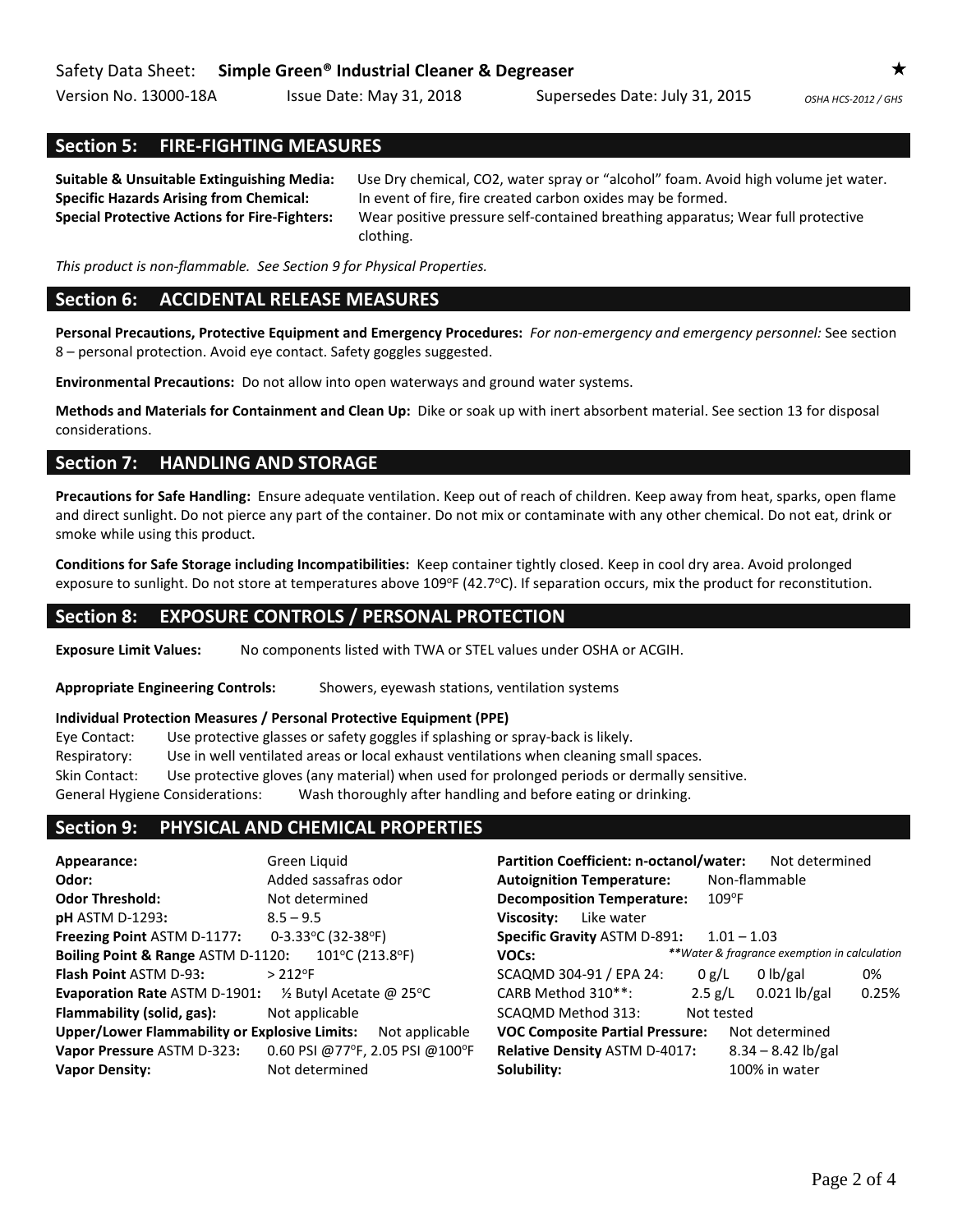Version No. 13000-18A Issue Date: May 31, 2018 Supersedes Date: July 31, 2015 0SHA HCS-2012 / GHS

# **Section 10: STABILITY AND REACTIVITY**

| <b>Reactivity:</b>                         | Non-reactive.                                                                       |
|--------------------------------------------|-------------------------------------------------------------------------------------|
| <b>Chemical Stability:</b>                 | Stable under normal conditions $70^{\circ}F(21^{\circ}C)$ and 14.7 psig (760 mmHg). |
| <b>Possibility of Hazardous Reactions:</b> | None known.                                                                         |
| <b>Conditions to Avoid:</b>                | Excessive heat or cold.                                                             |
| <b>Incompatible Materials:</b>             | Do not mix with oxidizers, acids, bathroom cleaners, or disinfecting agents.        |
| <b>Hazardous Decomposition Products:</b>   | Normal products of combustion - CO, CO2.                                            |

### **Section 11: TOXICOLOGICAL INFORMATION**

| <b>Likely Routes of Exposure:</b> | Inhalation -   | Overexposure may cause headache.                                       |
|-----------------------------------|----------------|------------------------------------------------------------------------|
|                                   | Skin Contact - | Not expected to cause irritation, repeated contact may cause dry skin. |
|                                   | Eye Contact -  | Not expected to cause irritation.                                      |
|                                   | Ingestion -    | May cause upset stomach.                                               |

*Symptoms related to the physical, chemical and toxicological characteristics:* no symptoms expected under typical use conditions. *Delayed and immediate effects and or chronic effects from short term exposure:* no symptoms expected under typical use conditions. *Delayed and immediate effects and or chronic effects from long term exposure:* headache, dry skin, or skin irritation may occur. *Interactive effects:* Not known.

| <b>Numerical Measures of Toxicity</b> |                                                          |                                                                                                                                                        |  |  |
|---------------------------------------|----------------------------------------------------------|--------------------------------------------------------------------------------------------------------------------------------------------------------|--|--|
| <b>Acute Toxicity:</b>                | Oral $LD_{50}$ (rat)<br>Dermal LD <sub>50</sub> (rabbit) | > 5 g/kg body weight<br>> 5 g/kg body weight<br>Calculated via OSHA HCS 2012 / Globally Harmonized System of Classification and Labelling of Chemicals |  |  |
| <b>Skin Corrosion/Irritation:</b>     |                                                          | Non-irritant per Dermal Irritection® assay modeling. No animal testing performed.                                                                      |  |  |
| <b>Eye Damage/Irritation:</b>         |                                                          | Minimal irritant per Ocular Irritection <sup>®</sup> assay modeling. No animal testing performed.                                                      |  |  |
| <b>Germ Cell Mutagenicity:</b>        |                                                          | Mixture does not classify under this category.                                                                                                         |  |  |
| Carcinogenicity:                      |                                                          | No ingredients trigger or classify under this category under NTP, IARC or OSHA.                                                                        |  |  |
| <b>Reproductive Toxicity:</b>         |                                                          | Mixture does not classify under this category.                                                                                                         |  |  |
| <b>STOT-Single Exposure:</b>          |                                                          | Mixture does not classify under this category.                                                                                                         |  |  |
| <b>STOT-Repeated Exposure:</b>        |                                                          | Mixture does not classify under this category.                                                                                                         |  |  |
| <b>Aspiration Hazard:</b>             |                                                          | Mixture does not classify under this category.                                                                                                         |  |  |

# **Section 12: ECOLOGICAL INFORMATION**

**Ecotoxicity:** Volume of ingredients used does not trigger toxicity classifications under the Globally Harmonized System of Classification and Labelling of Chemicals. Aquatic: Aquatic Toxicity - Low, based on OECD 201, 202, 203 + Microtox: EC<sub>50</sub> & IC<sub>50</sub> ≥100 mg/L. Volume of ingredients used does not trigger toxicity classifications under the Globally Harmonized System of Classification and Labelling of Chemicals. **Terrestrial:** Not tested on finished formulation.

| Readily Biodegradable per OCED 301D, Closed Bottle Test |
|---------------------------------------------------------|
|                                                         |
|                                                         |
|                                                         |
|                                                         |

# **Section 13: DISPOSAL CONSIDERATIONS**

**Unused or Used Liquid:** May be considered hazardous in your area depending on usage and tonnage of disposal – check with local, regional, and or national regulations for appropriate methods of disposal.

**Empty Containers:** May be offered for recycling.

Never dispose of used degreasing rinsates into lakes, streams, and open bodies of water or storm drains.